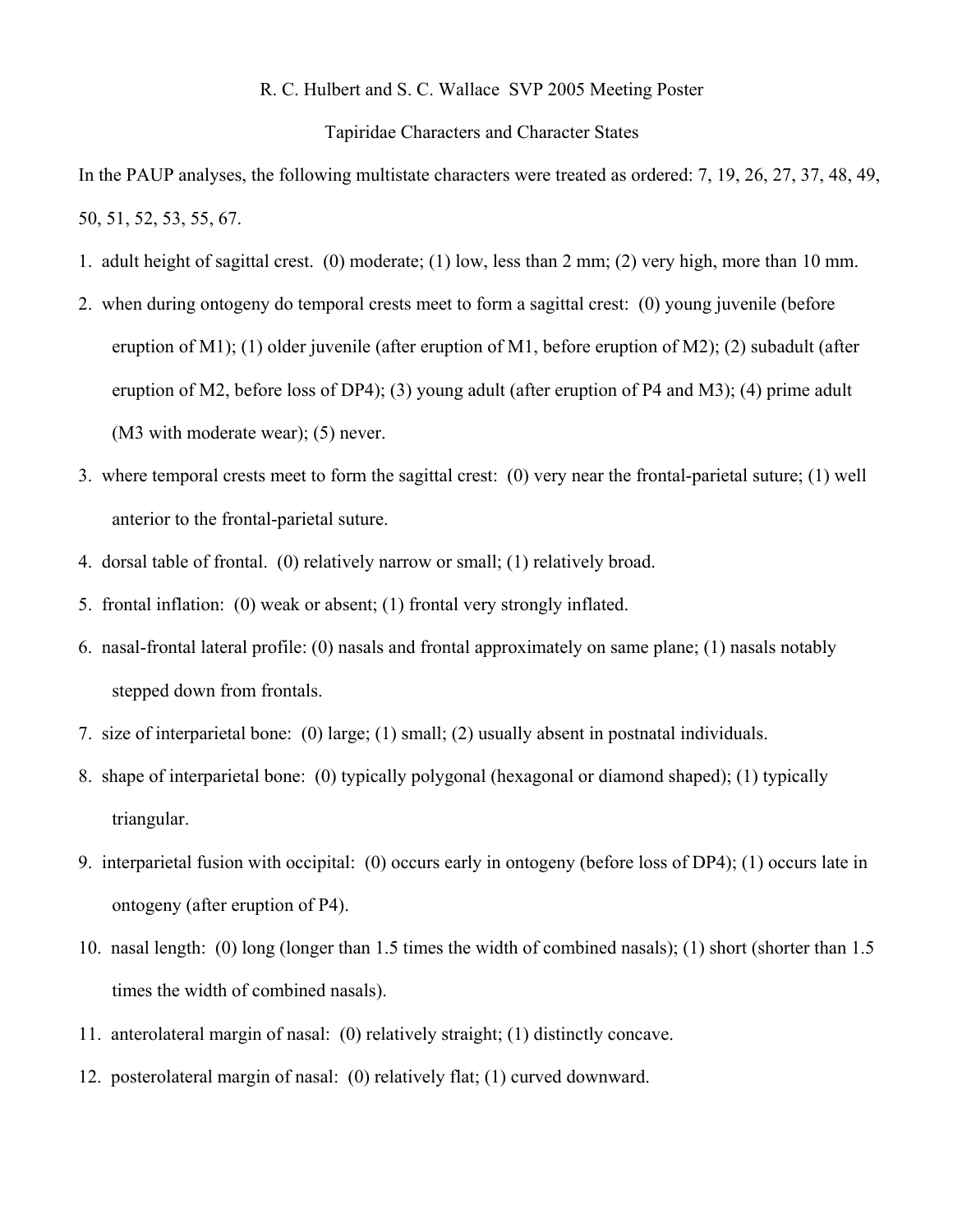- 13. "descending sigmoid process" of nasal: (0) present; (1) absent.
- 14. fossa for meatal diverticulum on nasal: (0) shallow and without distinct margins; (1) deep and with distinct margins.
- 15. fossa for meatal diverticulum on posterior dorsal surface of nasal: (0) not extensive, does not near midline; (1) very extensive, approaches within a few mm of midline.
- 16. development of fossa for meatal diverticulum on dorsal table of frontal: (0) very limited; (1) broad exposure with distinct posterior margin.
- 17. supraorbital groove for nasal diverticulum: (0) broad and shallow; (1) narrow and deep.
- 18. posterodorsal process of maxilla widely exposed dorsal above the orbit, forming base of trough for meatal diverticulum: (0) yes; (1) no.
- 19. depth of nasal notch: (0) anterior to orbit; (1) dorsal to orbit; (2) posterior to orbit.
- 20. orientation of lambdoidal crests in adults: (0) mostly posteriorly, little or not outward flair; (1) posterolateral orientation, with notable lateral flair.
- 21. dorsomedial border of maxilla: (0) sharp border that is mostly directed medially; (1) rounded border that is directed ventromedially; (2) border up-turned and expanded as an extension of dorsal flange.
- 22. location of infraorbital foramen relative to the cheek teeth: (0) dorsal to P4; (1) dorsal to P3 or P2.
- 23. location of premaxillary-maxillary suture relative to alveolus of canine (in lateral view): (0) suture located anterior to canine alveolus; (1) suture located in middle of alveolus of canine.
- 24. anteromedial process of maxilla: (0) absent; (1) present in most individuals.
- 25. lateral exposure of anteromedial process of maxilla: (0) maxilla well exposed in lateral view dorsal to premaxilla; (1) maxilla covered by premaxilla, not visible in lateral view or barely so.
- 26. dorsal maxillary flange: (0) absent; (1) slight; (2) extensive.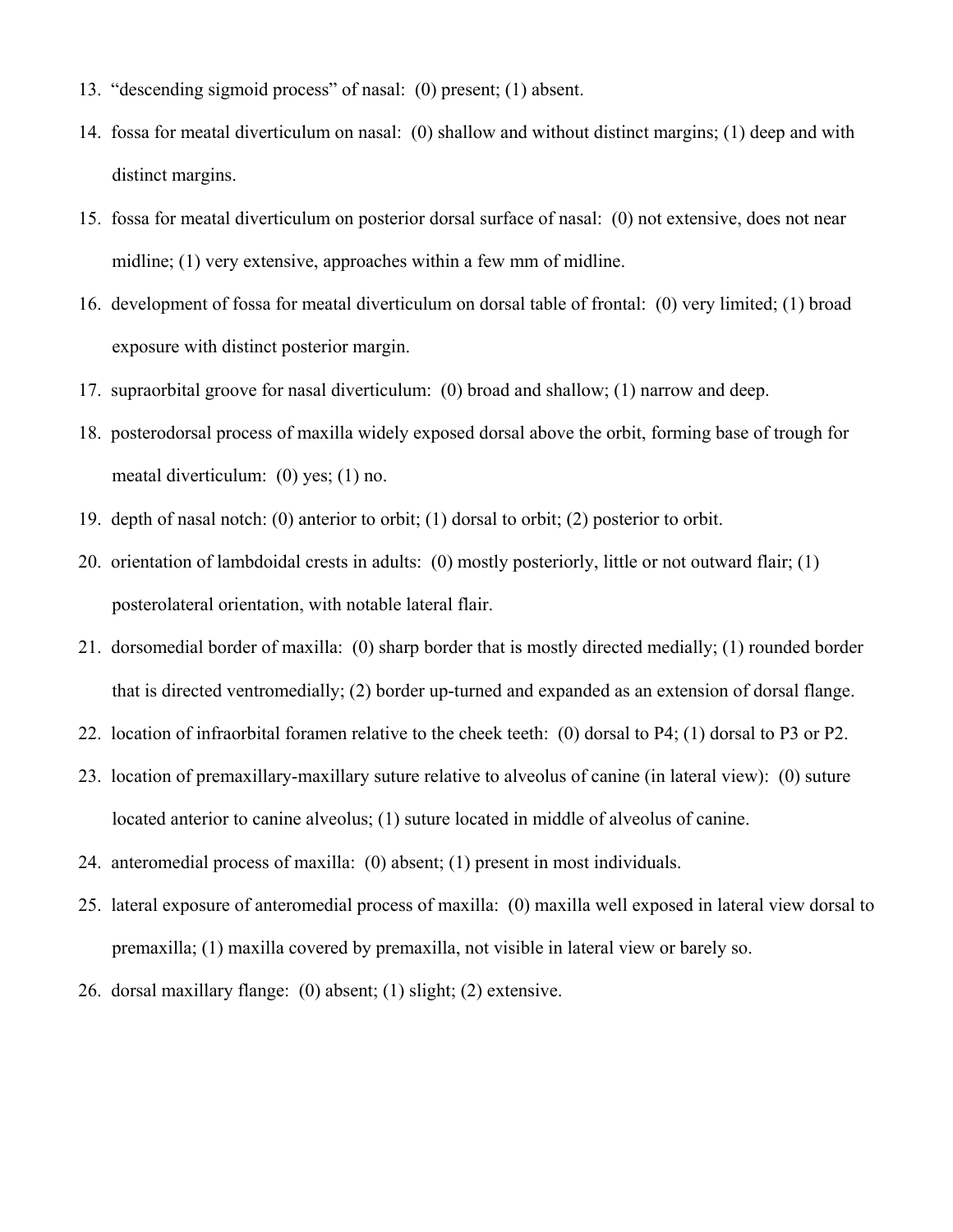- 27. length of posterior process of premaxilla: (0) long, terminates posterior to P1; (1) terminates dorsal to or just in front of P1; (2) ends about midway over C-P1 diastema; (3) very short, terminates well anterior to midway point of diastema.
- 28. width of maxillary bar between infraorbital foramen and lacrimal: (0) narrow, usually less than 5 mm; (1) wide, more than 5 mm.
- 29. shape of lacrimal: (0) narrow, much taller than long; (1) broad, about as long as it is high.
- 30. facial surface of lacrimal: (0) flat or convex; (1) concave.
- 31. anterior lacrimal process(es): (0) absent or very weak; (1) present, well developed.
- 32. posterior (preorbital) process of lacrimal: (0) absent; (1) present.
- 33. posterior process of lacrimal: (0) broad and flat; (1) slender, pointed or knobby.
- 34. typical number of lacrimal foramen: (0) two; (1) one.
- 35. lacrimal foramen visible in lateral view: (0) yes, at least one; (1) no, not visible in lateral view.
- 36. incisive foramen: (0) terminates posteriorly about midway between canine and P1; (1) terminates posteriorly at P1 or further.
- 37. relative diastema length: (0) short (ldl/p2m3L<0.40); (1) medium (0.40  $\leq$  ldl/p2m3L  $\leq$  0.50); (2) long  $\left(\frac{1}{d}\right)$  (ldl/p2m3L  $\geq$  0.50). [ldl = lower diastema length; p2m3L = length from anterior point of p2 to posterior point of m3]
- 38. relative location of mental foramen: (0) anterior to the p2; (1) directly ventral to the p2.
- 39. orientation of anterior margin of ascending ramus of mandible in lateral view: (0) projects vertically and posteriorly, not anteriorly (does not overlie the m3); (1) projects anteriorly as well as vertically below the coronoid process, often lies dorsal to m3.
- 40. depth of horizontal ramus below m3: (0) shallow; (1) deep.
- 41. relative crown height of cheek teeth: (0) short, relatively brachydont; (1) taller.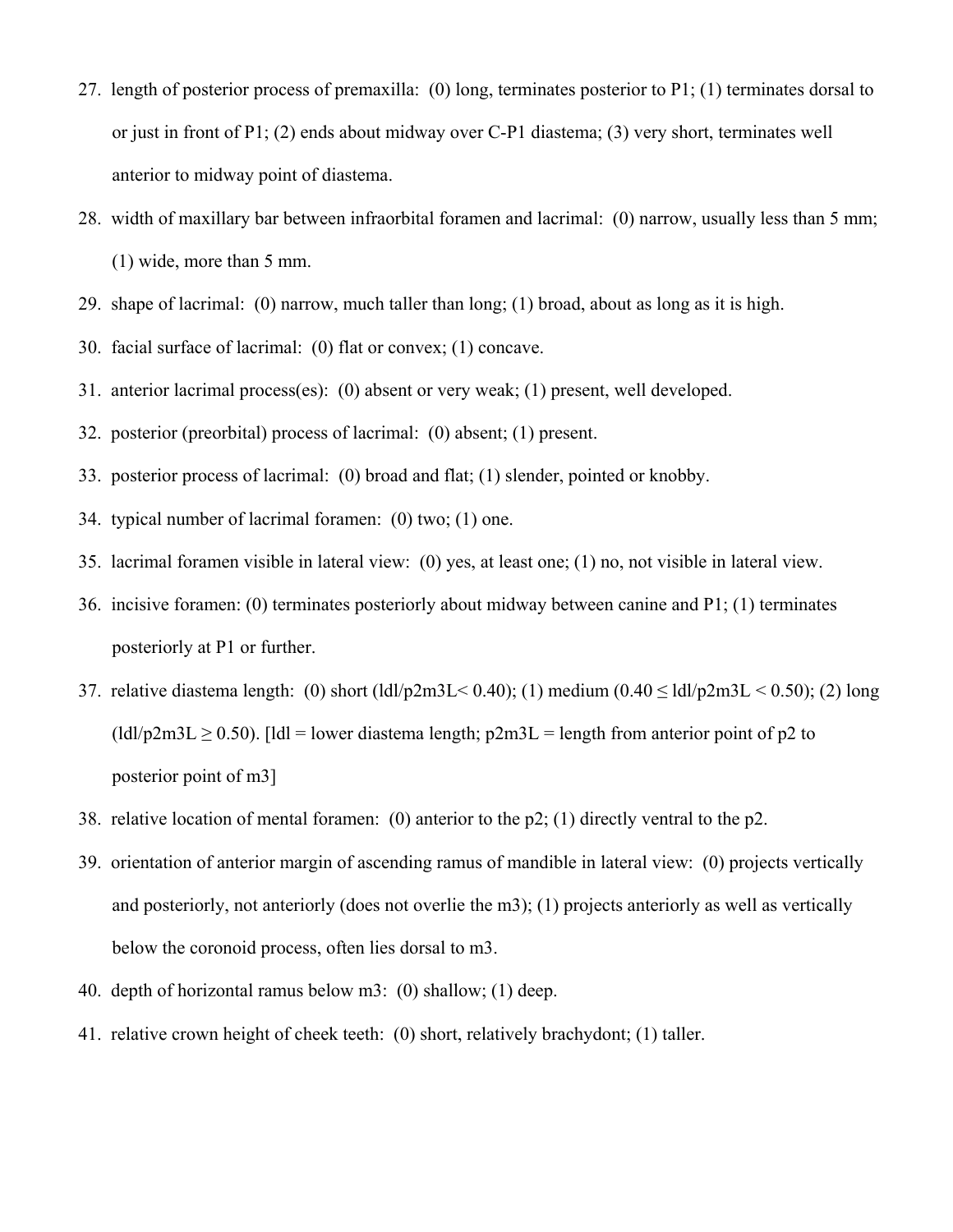- 42. morphology and size of I3: (0) I3 incisiform, about same size as I2; (1) I3 caniniform, much larger than I2. [equivalent to Colbert  $(2005)$  character #3]
- 43. P1 with: (0) single, small posterolingual cusp (=hypocone of some) and lingual cingulum, but no cross lophs or other cusps; (1) large posterolingual cusp, sometimes with accessory cusps and often with some development of a transverse loph; (2) large posterolingual cusp with strong, complete transverse loph; (3) no distinct posteriorlingual cusp, only a cingulum.
- 44. P1 TW/L ratio: (0) on average, less than or equal to 0.80; (1) on average, greater than 0.80.
- 45. P2 ATW/PTW ratio: (0) on average, less than or equal to 0.85; (1) on average, greater than 0.85.
- 46. P2 lingual cingulum: (0) complete; (1) absent or "broken". [Colbert (2005) #29]
- 47. transverse lophs on P2-P4 and p2-p4: (0) poorly separated; 1; well separated.
- 48. P2 protoloph: (0) does not reach ectoloph; (1) just reaches to base of ectoloph; (2) merges midway or higher onto ectoloph.
- 49. P3 protoloph: (0) does not reach ectoloph; (1) just reaches to base of ectoloph; (2) merges midway or higher onto ectoloph.
- 50. P4 protoloph: (0) does not reach ectoloph; (1) just reaches to base of ectoloph; (2) merges midway or higher onto ectoloph.
- 51. P2 metaloph: (0) does not reach ectoloph; (1) just reaches to base of ectoloph; (2) merges midway or higher onto ectoloph.
- 52. P3 metaloph: (0) does not reach ectoloph; (1) just reaches to base of ectoloph; (2) merges midway or higher onto ectoloph.
- 53. P4 metaloph: (0) does not reach ectoloph; (1) just reaches to base of ectoloph; (2) merges midway or higher onto ectoloph.
- 54. P3 and P4 protocone and hypocone: (0) closely oppressed and merge with wear; (1) widely separated.
- 55. parastyle development on P3-M3: (0) moderate; (1) strong; (2) very strong.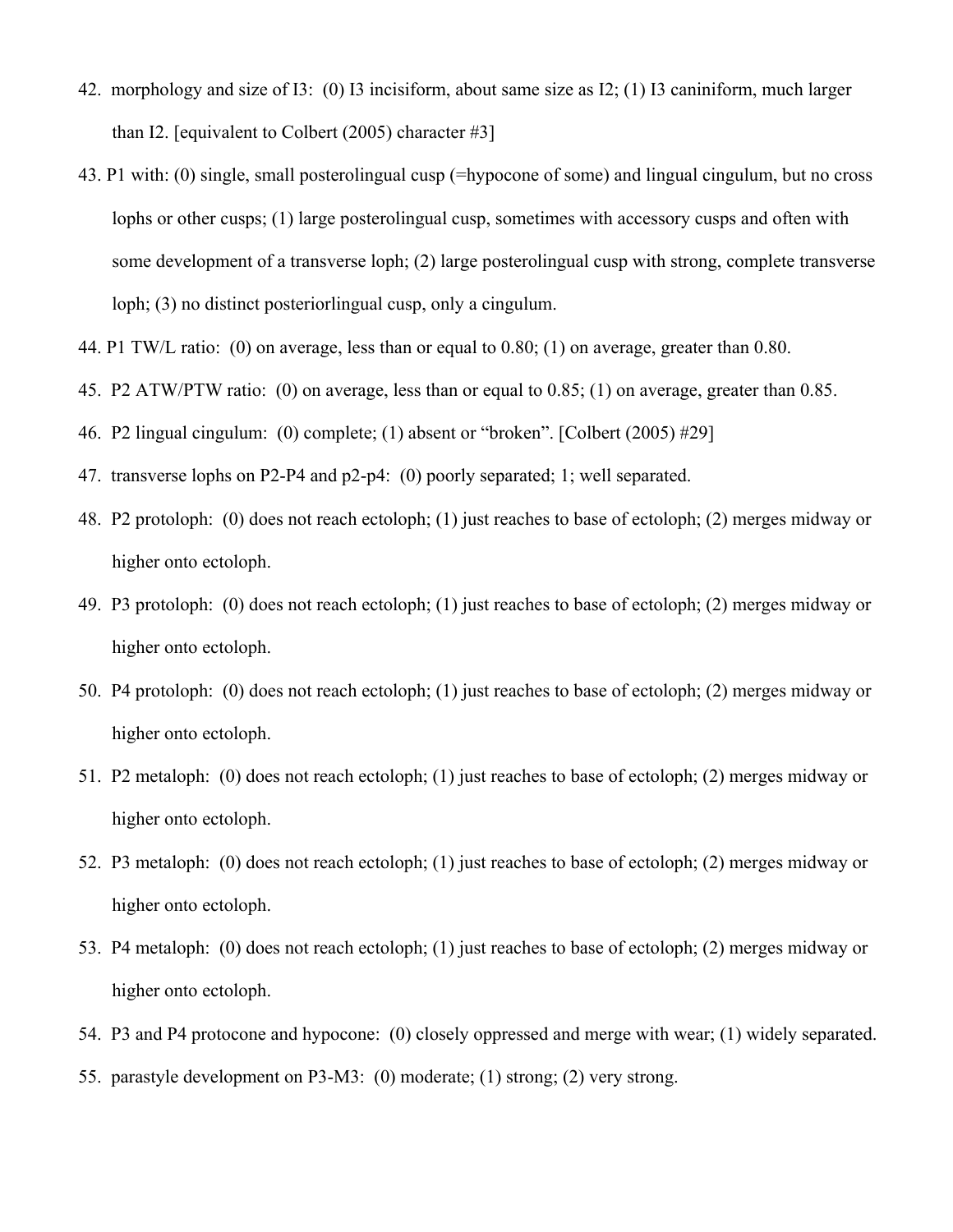- 56. labial cingulum on posterior half of upper cheek teeth: (0) present on half or more of P3-M3; (1) absent or very rare on P3-M3.
- 57. where M1 metaloph joins the ectoloph: (0) near middle of tooth, well in front of metacone; (1) at or near metacone. [modified from Colbert (2005) #18]
- 58. where M2 metaloph joins the ectoloph: (0) near middle of tooth, well in front of metacone; (1) at or near metacone. [modified from Colbert (2005) #19]
- 59. where M3 metaloph joins the ectoloph: (0) near middle of tooth, well in front of metacone; (1) at or near metacone. [modified from Colbert (2005) #20]
- 60. M3 metaloph direction relative to ectoloph: (0) directly primarily linguolabially, forms obtuse angle with ectoloph; (1) runs mesolabially-distolingually, forms acute angle with ectoloph. [Colbert (2005) #21]
- 61. M2 parastyle: (0) well separated from paracone; (1) compressed against paracone, curving around its labial face. [Colbert (2005) #12]
- 62. M3 parastyle: (0) well separated from paracone; (1) compressed against paracone, curving around its labial face. [Colbert (2005) #13]
- 63. M1 ectoloph long axis: (0) essentially straight, joining vertically implanted or slightly distally tilted paracone; (1) labially convex, making U-shaped loph together with protoloph and metaloph; paracone with slight mesial tilt. [Colbert (2005) #14]
- 64. M2 ectoloph long axis: (0) essentially straight, joining vertically implanted or slightly distally tilted paracone; (1) labially convex, making U-shaped loph together with protoloph and metaloph; paracone with slight mesial tilt. [Colbert (2005) #15]
- 65. M3 ectoloph long axis: (0) essentially straight, joining vertically implanted or slightly distally tilted paracone; (1) labially convex, making U-shaped loph together with protoloph and metaloph; paracone with slight mesial tilt. [Colbert (2005) #16]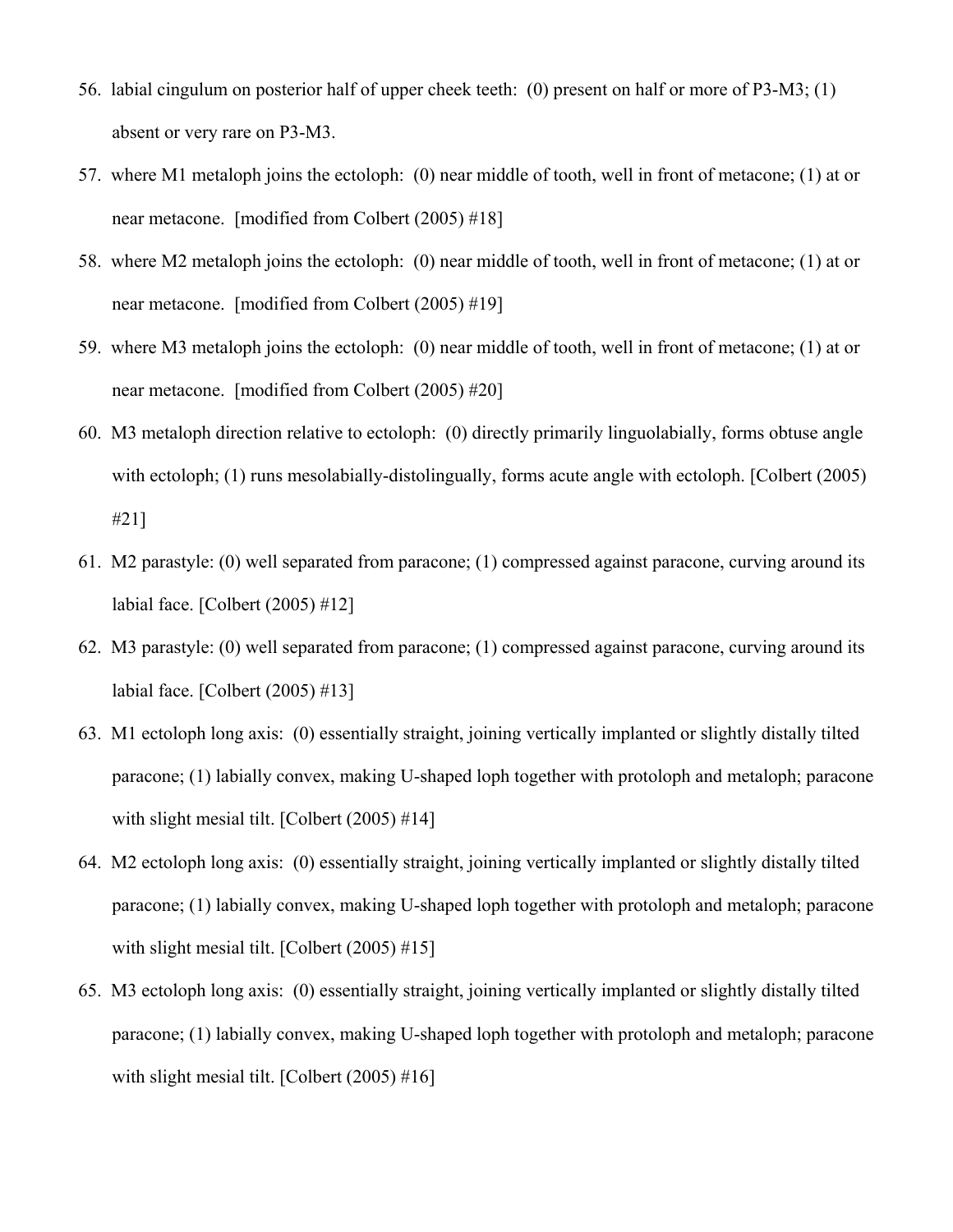- 66. Upper and lower molars: (0) without accessory crochets and cristids; (1) with accessory crochets and cristids. [Albright 1998]
- 67. i1 morphology and size: (0) i1 slightly larger than i2, not procumbent; (1) i1 larger than i2, slightly procumbent; (2) i1 much larger than i2, very procumbent and spatulate.
- 68. i3 size: (0) i3 as large or only slightly smaller than i2; (1) i3 less than half the size of i2.
- 69. length of p2 relative to p3: (0) short, (p2 L)/(p3 L) less than 1.1; (1) long, this ratio greater than 1.1.
- 70. p2 hypoconid and entoconid: (0) not joined by complete hypolophid; (1) connected by hypolophid.
- 71. p3 and p4 hypolophid: (0) absent; (1) present.
- 72. relative height of unworn protolophid and hypolophid (or hypoconid/entoconid if no hypolophid) on premolars: (0) protolophid distinctly taller than hypolophid; (1) the two are approximately equal in height.
- 73. cristid obliqua on p3: (0) strong, blocks interlophid valley labially; (1) very weak or absent.
- 74. cristid obliqua on p4: (0) strong, blocks interlophid valley labially; (1) very weak or absent.
- 75. p3 ATW/PTW ratio: (0) on average greater than or equal to one; (1) on average less than one. [modified from Colbert (2005) #52]
- 76. p4 ATW/PTW ratio: (0) on average greater than or equal to one; (1) on average less than one. [modified from Colbert (2005) #52]
- 77. m3 hypoconulid: (0) present as distinct cusp; (1) absent or present as only a small cuspate cingulum. [modified from Colbert (2005) #40]
- 78. relatively long limbs (quantified by comparison of the length of the femur and dentary): (0) relatively long limbs (femur greatest length longer than that of dentary); (1) relatively short limbs (femur length less than or equal to that of dentary).
- 79. articulation between MT1 and MT4 (Radinsky, 1963): (0) no articulation between MT1 and MT4; (1) articular facet present on posterior surface of MT4 for articulation with MT1.